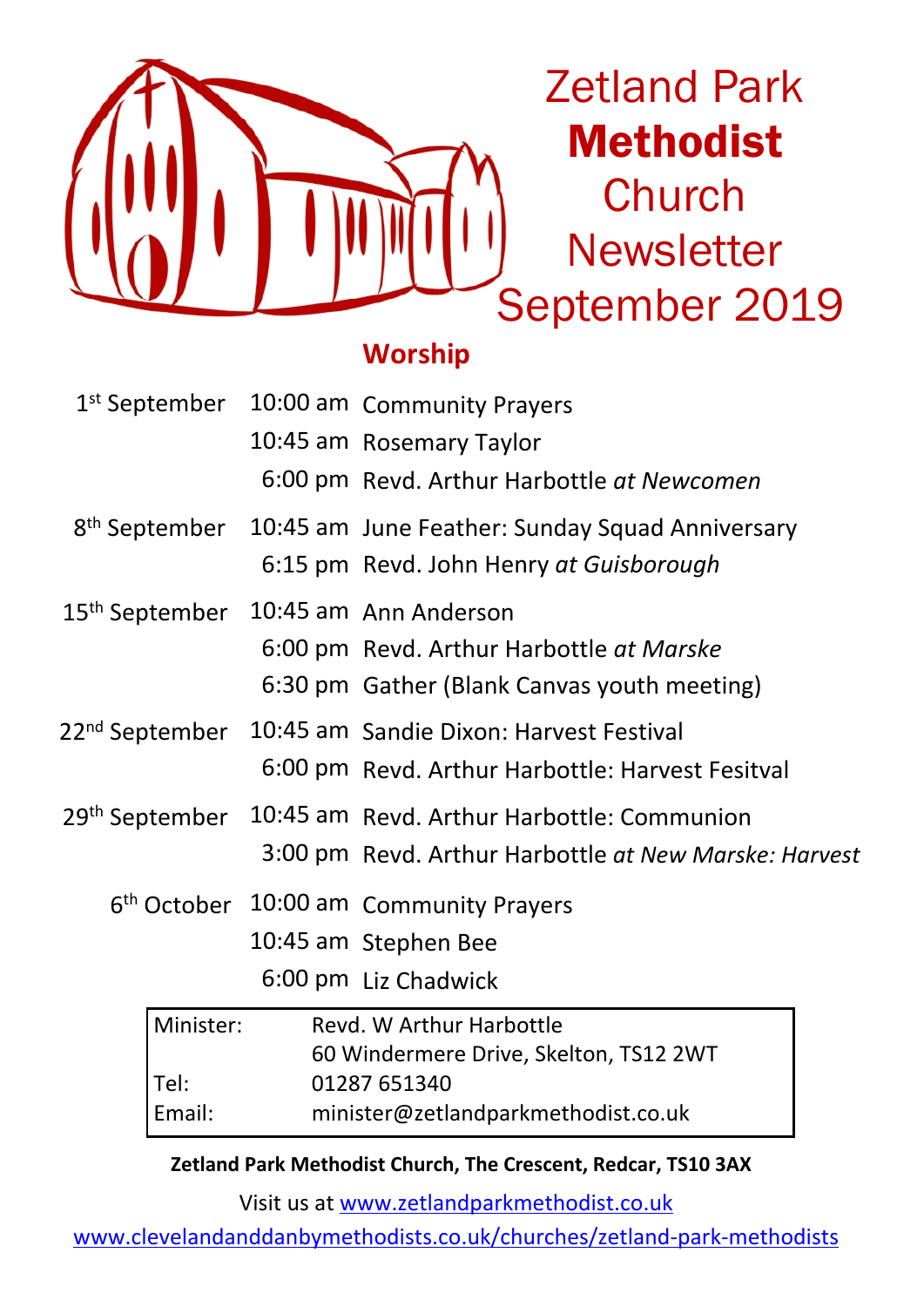# **Community groups and charities**

Over the next year or so we are going to try to strengthen our links with local community groups and charities. We are going to do this by selecting 14 organisations with whom we already have some connection. Each month we will have a designated charity. We will give them a small box of chocolates and a card thanking them for the work they do in the community and saying that we will be praying for them and the work they do.

On the first Sunday of each month, starting on September 1st we invite you to join us 10.00-10.15 a.m. to pray and some of that time will be for the organisation for the month. However we hope people as individuals will pray for them at other times too.

Here is a starter list of charities/organisations we thought we could include:

- 1. Sea Cadets
- 2. Open the Book
- 3. Friends of Redcar Cemetery
- 4. Redcar Education Development
- 5. Blank Canvas
- 6. Smiles foundation
- 7. Food Bank
- 8. Redcar Beacons

Each one will be invited to send us some display materials. For our church anniversary 2020 we will have a 'volunteers celebration', some sort of fair where the organisations could have stalls and there could be a brief time slot for each to describe the work they do.

As a church we will try to explain our role too. Clearly this has still to be worked out in detail!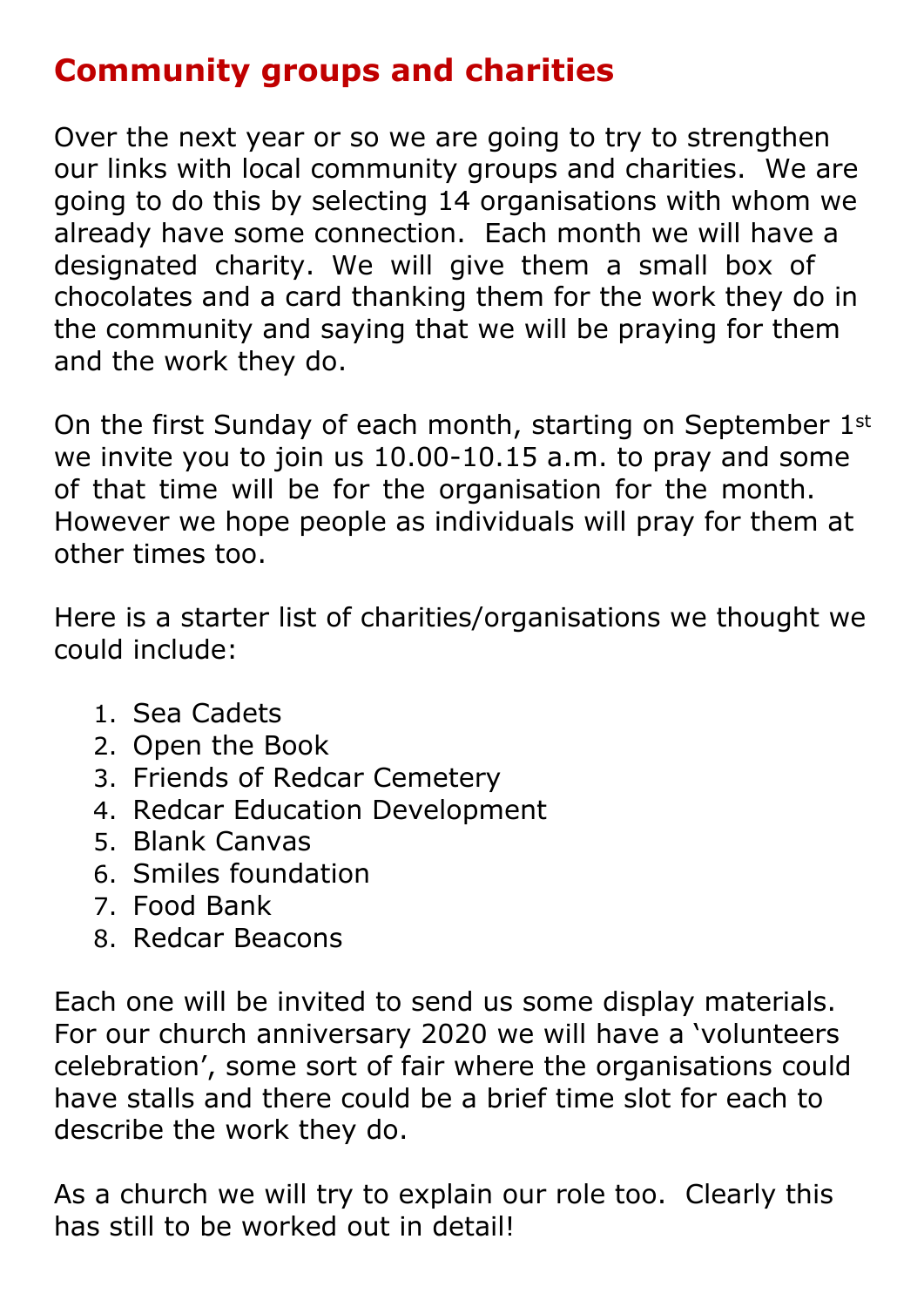# **What you can do:**

- Suggest charities or organisations we should include, or delete from the list.
- If you have a link, be willing to give the chocolates and prayer card to an organisation and ask them for some publicity materials, information or photos.
- Join with us to pray on the first Sunday of the month in church.

## **This year our Harvest Celebration will take place on the weekend of 21st/22nd September**

Please come along at 3:30pm on the Saturday to help decorate the church. Bring flowers and greenery if you can. You can also bring your harvest gifts.

Then at 5:00pm we have have a Pie, Pea and Pud tea. Tickets for this are £5.

Our two acts of Harvest worship on the Sunday are lead by Sandie Dixon and then Revd. Arthur Harbottle.

*Isabel Stewart is running in the Great North Run on behalf of the Young Minds mental health charity. If you would like to sponsor her there is a form in the Foyer and also a poster giving further details.*



Advanced notice of the **Chapel Anniversary** concert featuring **Stephen Ridley**.

This will take place on Saturday 2nd November at 7pm. Tickets will be priced at £8.00 and include light refreshments during the interval